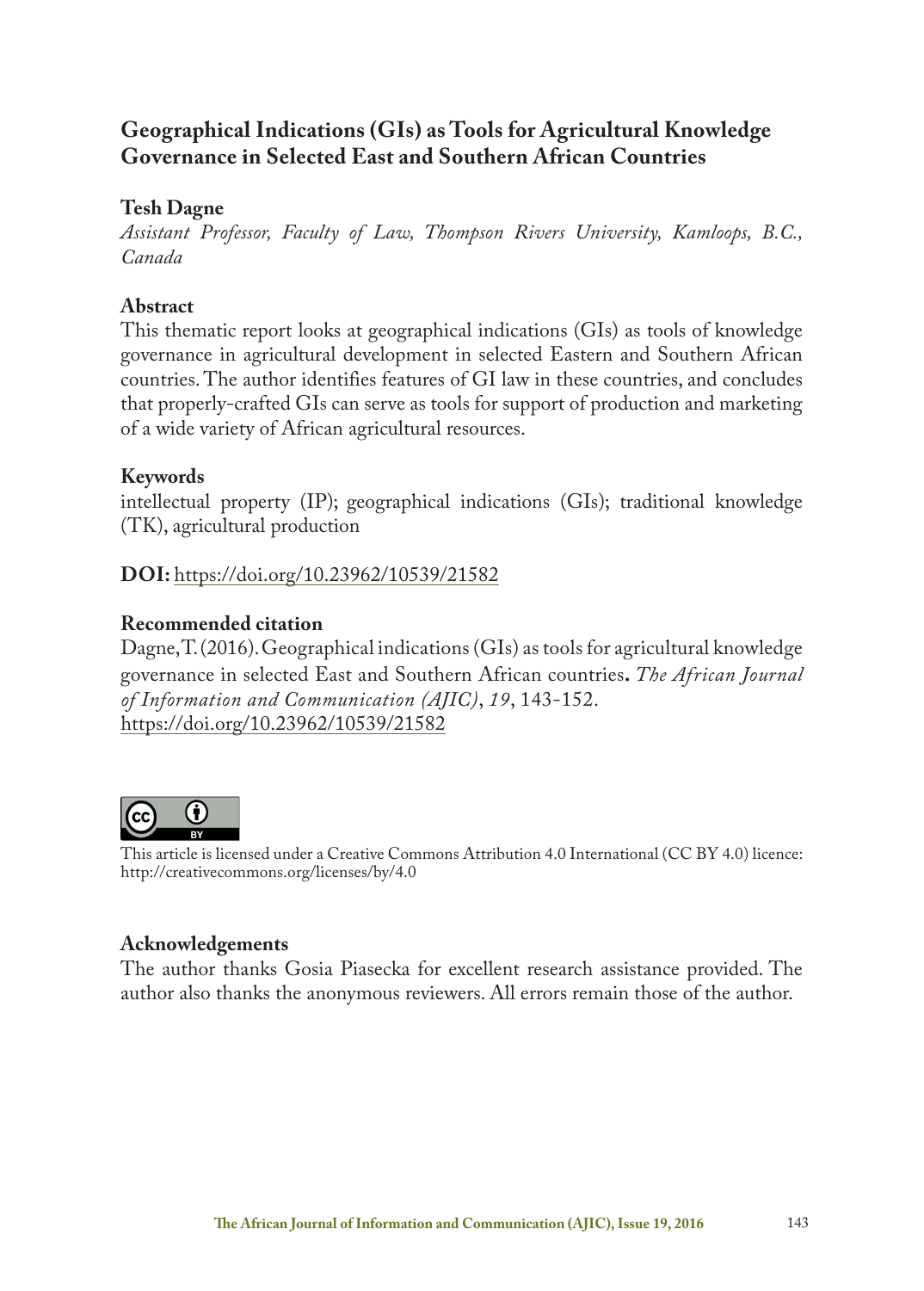## **1. Introduction**

A geographical indication (GI) is a form of intellectual property (IP) right, European in origin, in which a product carries a sign or name linked to the particular geographical origin of the product. GI-protected products in Europe include cheeses, meats, wines and spirits. A product is given GI protection, i.e., the exclusive right to use the sign or name in question, on the basis of demonstration that the product has unique qualities or reputation linked to the geographical origin signified by the sign or name. (For example, only sparkling wine from the French region of Champagne can bear that geographical name, because Champagne is a registered "controlled designation of origin" regulated by France's Institut National de l'Origine et de la Qualité.)

In recent times, African countries have begun to pay increased attention to GIs as a potential mode of knowledge governance for African agricultural products drawing on localised traditional knowledge (TK). There have been a number of recent developments regarding GIs – at continental, regional and national levels in Africa – as one of the tools through which the value, identity and earning power of TK-based agricultural activity can be enhanced.

The legal means for the protection of GIs can either be *sui generis* or trademark-based. A *sui generis* system is one whereby a law is provided that is specifically designed to provide GI protection. A trademark-based system protects GIs through trademarking tools such as collective marks, certification marks and ordinary trademarks. In this report, my focus is on (existing or proposed) *sui generis* GI instruments.

In Section 2, I identify recent African continental-level initiatives for introducing and establishing GIs, including the activities of the African Union (AU) Commission, the European Commission for Agriculture and Rural Development, the African Regional Intellectual Property Organisation (ARIPO), and the Organisation Africaine de la Propriété Intellectuelle (OAPI). Section 3 identifies legislation concerning GIs at country level in Ethiopia, Kenya, Mozambique, Uganda, and Zimbabwe, all of which have either existing or proposed European-modelled *sui generis* legal regimes for GI protection. Section 3 also identifies GI-relevant products in each jurisdiction, i.e., products that have the potential to qualify for GI protection. Section 4 offers some observations and recommendations.

## **2. African continental and regional initiatives**

The AU Commission's Department of Agriculture and Rural Economy (DREA) has positioned GIs as important tools for linking product origin to quality parameters, in line with AU efforts to promote and support intra-African and global trade (DREA, 2012). In its 2014-2017 Strategic and Operational Plan, the DREA identified awareness creation on GIs among its strategies and actions to pursue, with a view to the development of a continental GI policy framework (DREA, 2014).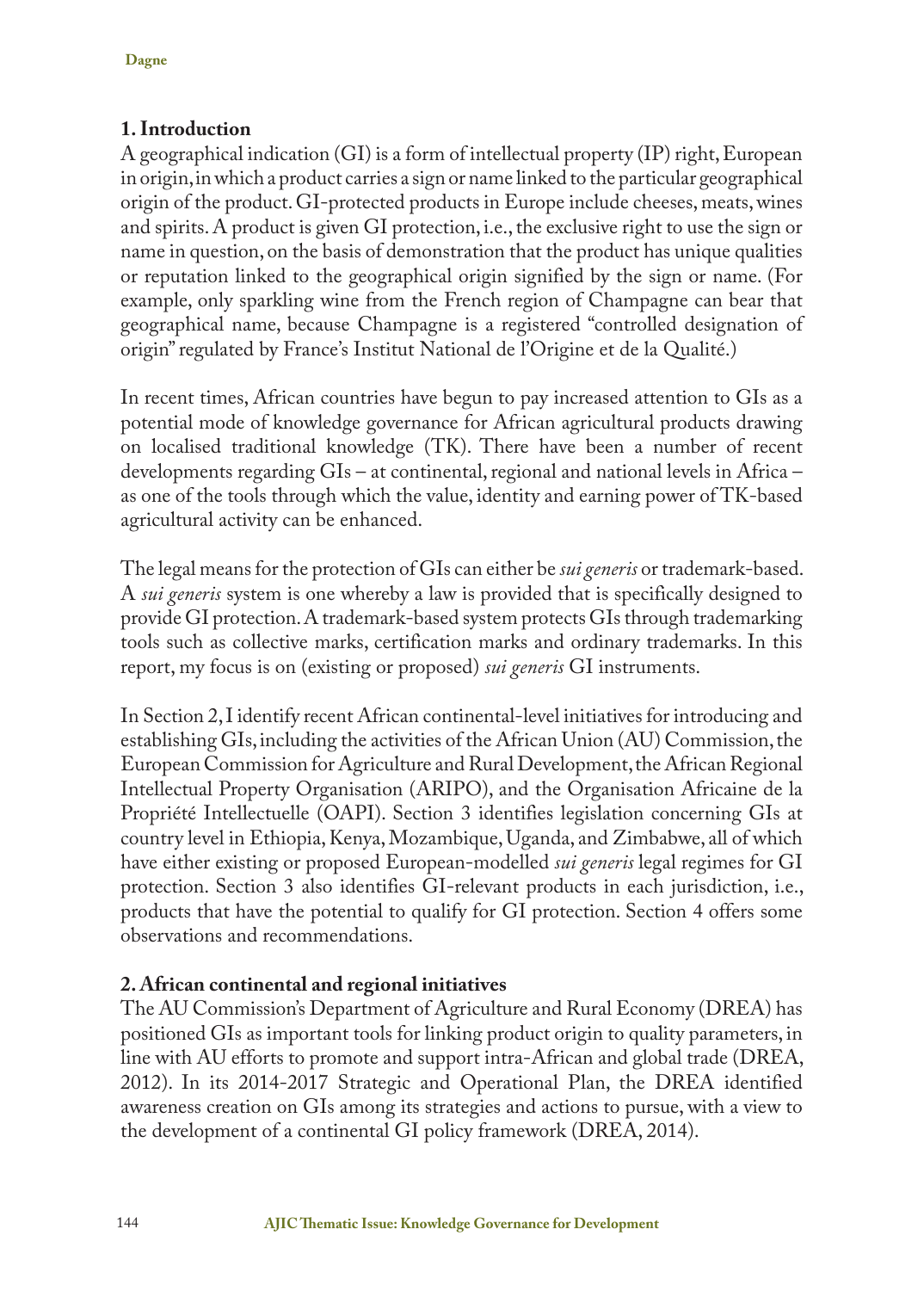In 2011, a joint AUC-EU College-to-College Declaration emphasised the need to support African farmers, fishermen and agri-food producers wishing to make use of the GI system, with the Declaration calling for dissemination of knowledge on GIs, sharing of experiences, and addressing the challenges farmers, fishermen and agrifood producers face if seeking to use the GI (AUC & EC, 2011). As a deliverable linked to the Declaration, the AU Commissioner for Rural Economy and Agriculture and the European Commissioner for Agriculture and Rural Development agreed to convene a joint AU-EU workshop at which developments in the area of African GIs would be reviewed and strategies for further progress discussed. Held in Kampala in November 2011, the workshop drew roughly 60 government officials and high-level GI and product development experts from across sub-Saharan Africa and the EU (AUC & EC, 2011).

In December 2012, an AU Member States' consultation on GIs was convened in Abuja, raising awareness on the importance of linking products, and product quality, reputation or other characteristics, to the geographical locations where they originate. In March 2013, the Pan-African Parliament collaborated with the Southern African Development Community (SADC) for a consultation on GIs with participants from Malawi, Namibia, South Africa, Tanzania, Zambia and Zimbabwe (Egbe, 2013). These consultations were conducted as part of formulating appropriate policies to ensure that farmers acquire rights to key products linked to what they produce, and that they obtain premium prices via such rights (DREA, 2014).

Harare-based ARIPO, as an organisation mandated to facilitate African regional harmonisation of IP laws and regulations, has taken a keen interest in assisting its members "to enact appropriate GI laws [and] work towards the adoption of a regional system on GIs" (Appiah, 2011). In December 2011, the 13th Session of the ARIPO Council of Ministers mandated the ARIPO Secretariat to include GIs in its overall mandate on intellectual property. In 2012, ARIPO signed a Memorandum of Understanding with the European Commission Directorate-General for Agriculture and Rural Development, with the MoU calling on ARIPO and the Commission to "cooperate in matters related to GIs" and "to build capacity among the administrators and stakeholders for a development of a harmonised protection system on GIs" (Appiah, 2011).

Since 2010, Yaoundé-based OAPI – ARIPO's counterpart for West and Central Africa – has cooperated with the French Development Agency (AFD) for development of a GI project for six products, with technical assistance from the French Agricultural Research Centre for International Development (CIRAD). Through this collaboration, three of the products covered under the project have been registered with OAPI as GIs: Oku white honey, Penja pepper, and Ziama-Macenta coffee. Registration with OAPI means that these products enjoy protection in all OAPI member states. Registration was postponed for the other three products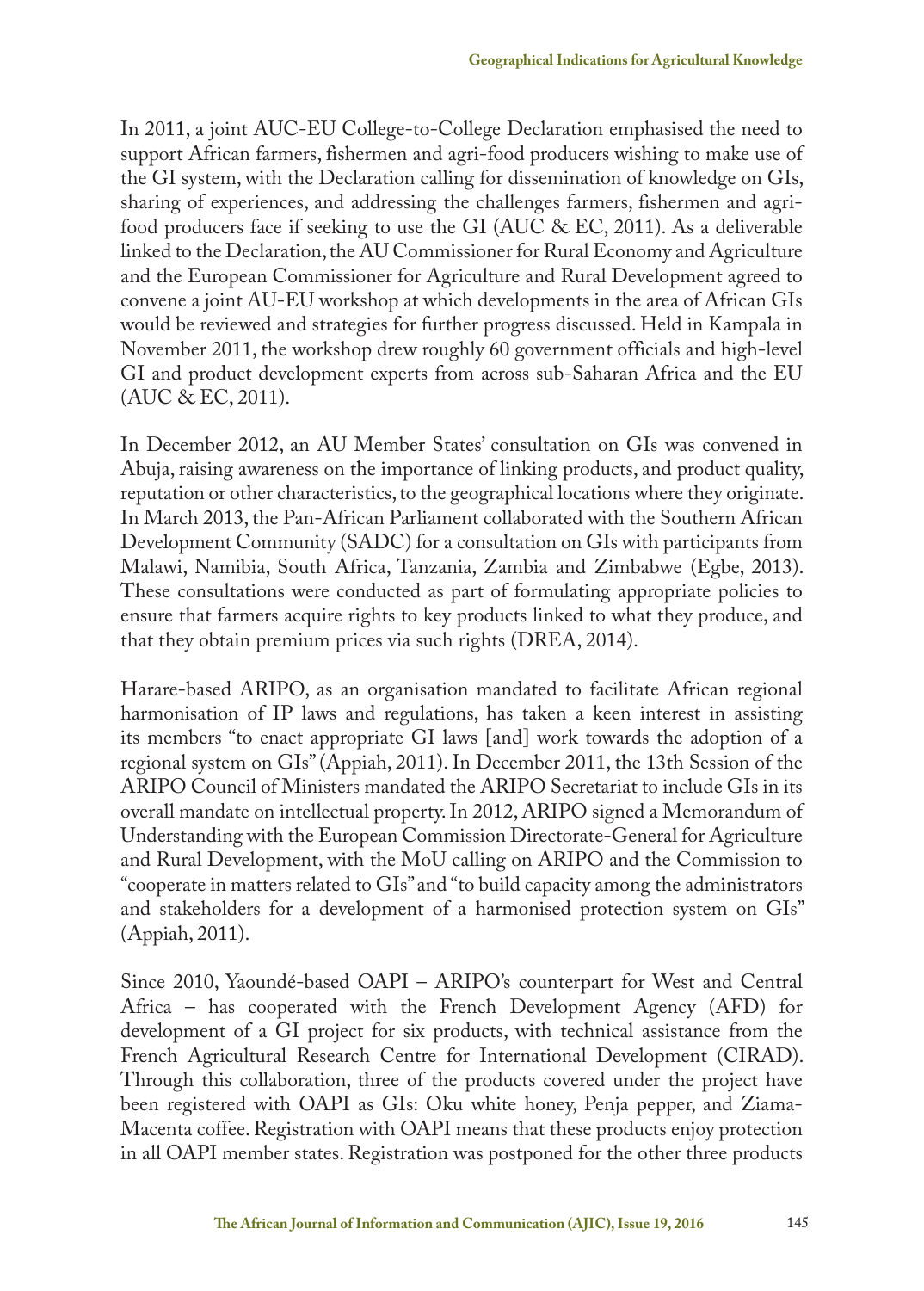evaluated for GI protection under the project: Dogon shallots, Galmi purple onions, and Korhogo cloth (Chabrol et al., 2015).

### **3. African national initiatives**

There are GI initiatives in a number of African nations, and we now turn to five of those countries: Ethiopia, Kenya, Mozambique, Uganda and Zimbabwe.

### *Ethiopia*

Ethiopia has two pieces of draft legislation that cater to *sui generis* GI instruments: the draft Proclamation for the Registration and Protection of Designation of Origin (FDRE, n.d.1), and the draft Geographical Indications Proclamation (FDRE, n.d.2). Plans are under way to integrate these two pieces of legislation and drive utilisation of GIs for a wide variety of agricultural products. Some of the country's most notable locally specific products are its coffee varieties. Three such varieties – Sidamo, Yigacheffe and Harrar – already enjoy a non-*sui-generis* form of GI protection via their registration as trademarks at international level, including in the EU, the US and Japan (Oguamanam & Dagne, 2014). Other Ethiopian coffee varieties that could potentially qualify for *sui generis* GI protection in accordance with the contemplated Ethiopian legal instruments are Limu, Jimma, Lekempt, Ghimbi and Harenna Forest coffees. Meanwhile, in respect of possible GI products outside the coffee sector, Ethiopia's Ambo herbs, grown in the Western Highlands, have a reputation for their unique taste and character (Zuberi et al., 2014).

### *Kenya*

Kenya already registers GI-relevant products as certification marks and collective marks (Bagal et al., 2013). Since 2001, Kenya has worked on a bill that would provide for *sui generis* GIs. A draft bill was published in 2007, but it has not become law. In the eyes of the supporting Kenyan legislators, *sui generis* protection of GIs would serve to protect consumers from deception, would enhance markets, and would ensure Kenya's compliance with the World Trade Organisation (WTO) Agreement on Trade-Related Aspects of Intellectual Property Rights (TRIPS) (Njuguna, 2013). Among Kenya's GI-relevant products are specialty tea and coffee varieties, wild silk, Ukambani honey, Yatta and Papaya wines, Echuchuka aloe, and Mount Kenya roses (Ramba, 2013).

### *Mozambique*

Mozambique provides for *sui generis* protection and administration of GIs through its Industrial Property Code (2006) and the Code's Regulations on Appellations of Origin and on Geographical Indications (2009). (An amended Industrial Property Code (2015) came into force in March 2016, but it does not make substantive changes regarding GIs (Abdala & Murrure, 2016).) Mozambique's Industrial Property Institute has been greatly involved in drafting technical specifications in terms of the Industrial Property Code for possible GI protection of Mozambican White Prawns.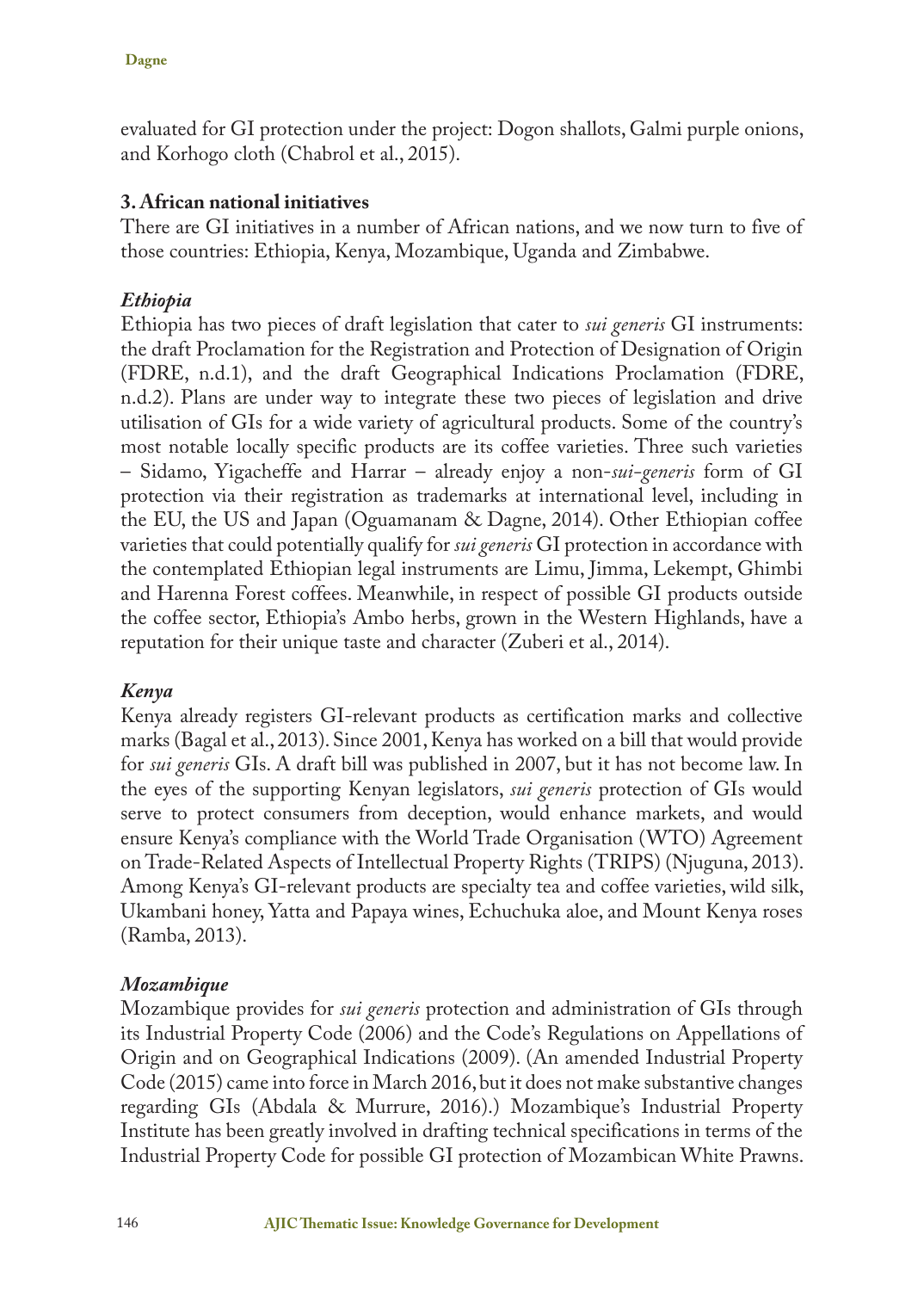Highly regarded due to their quality and unique taste ( Jocitala, 2014) and coming predominantly from Mozambique's Sofala Bank, White Prawns are believed to have high export potential.

#### *Uganda*

Uganda's Geographical Indications Act of 2013 creates a *sui generis* legal protection system with the following objectives:

- (1) to provide for the protection and registration of geographical indications;
- (2) to provide for the duration of protection of geographical indications;
- (3) to provide for the appointment of a registrar; (4) and to provide for
- remedies for infringement or prohibited use of geographical indications.

The Uganda Registration Services Bureau has called for implementation of the Act to be fast-tracked in order to prevent other countries from trademarking unique goods from Uganda (URSB, 2013). Chief among Uganda's GI-relevant products is Central Uganda's Bark Cloth textile, made from fig tree bark (Katebalirwe, 2011). Bark Cloth production in Uganda is rooted in ancient culture and tradition, starting in the 13th century. The trees are wrapped in fresh banana leaves to protect the bark from insects and dryness. The UN Education, Scientific and Cultural Organisation (UNESCO) has recognised Bark Cloth as "a masterpiece of oral and intangible heritage of humanity" (UNESCO, 2008). Also having strong GI potential are Uganda's Mukono vanilla, known for having the highest vanillin content of any vanilla in the world (Mpeirwe, 2013); its cotton, with its unique smoothness and brightness (Selleyfan, 2012); and its sesame plants, which is said to have the highest oil content in the world. Other potential GI products are Kasese passion fruit, Kawanda passion fruit, Kavare potato, Bugisu coffee and Katuulo pineapple (URSB, ARIPO & EU, 2013).

### *Zimbabwe*

Zimbabwe's Geographical Indications Act of 2001, which provides for *sui generis* protection and registration of GIs, was primarily a result of pressure on Zimbabwe to fulfill its international obligations under TRIPS (Nyakotyo, 2013). However, Zimbabwe does have a number of potential domestic GI products. One such product is Tanganda tea from the Chipinge district, a best-selling brand of tea in Zimbabwe and central Africa. Also notable are Cashel Valley beans from the Chimanimani district, Chipinge and Vumba coffees, Vumba cheese, Nyanga/Inyanga tea, Claremont trout, Mukuyu wine, and Mazoe oranges (Pasipanodya, 2012).

### **4. Observations and recommendations**

#### *Scope of coverage*

In comparison with the scope of products covered by GI instruments in the EU, the scope under African existing and draft legislation is broad. For example, Uganda's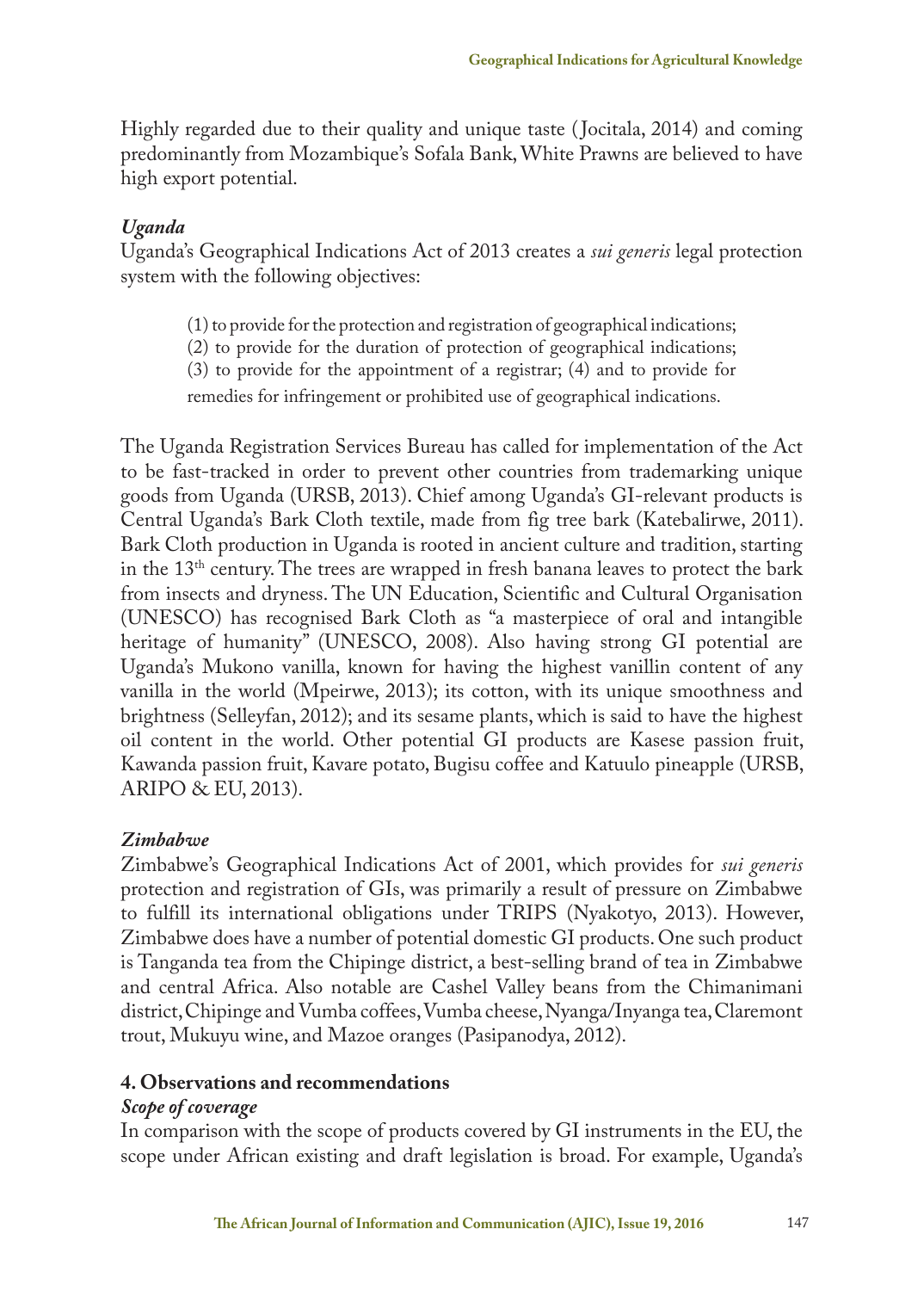Geographical Indications Act defines a GI-relevant "good" as "a natural or agricultural product or animal product or a product of handcraft or industry" (Republic of Uganda, 2013). Under Zimbabwe's GI law, a GI-relevant "product" is defined as "any natural or agricultural product or any product of handicraft or industry" (Republic of Zimbabwe, 2001). Kenya's draft Bill covers "natural, agricultural, food, handicraft or industrial products" (Republic of Kenya, 2007). And under Ethiopia's draft Geographical Indications Proclamation applies to "agricultural products, natural products, handicrafts, [and] industrial products" (FDRE, n.d.2).

In the EU, however, GI protection is mostly applied to processed and manufactured cheese, meat and alcohol products.1 The EU Regulation on GIs applies to "agricultural products and foodstuffs", and does not explicitly include natural resources and handicrafts (EU, 2012), thus taking a narrower approach than that found in the enacted or contemplated GI laws of the surveyed African countries. The broader scope of GI protection in African countries can be explained by the fact that African GI-relevant products often are not highly processed or manufactured, and are raw or near-raw materials.

#### *The value chain*

In Africa, it has been shown that "only a few percent of the final consumer-cost of an agricultural product normally goes to the farmers. The bulk of the value-added in an agricultural product is absorbed by the marketing chain" ( $AUC \& EC$ , 2011). Many of the GI-relevant products in Africa are sold in their raw material form, processed (and sometimes combined with other varieties of the same product) somewhere else outside of Africa, and then sold at premium prices outside the continent (e.g., Kenyan tea in Pakistan, which is typically blended with other non-Kenyan tea varieties).

Accordingly, a focus of implementation of GI legislation in African countries needs to be on empowering actors at lower points in the value chain  $-$  i.e., at the farmerproducer level – to also become higher-level manufacturers and retailers so as to reduce the number of participants (particularly participants outside the product's country of origin) in the value chain.

### *Geography versus culture-tradition*

Implementation of GIs in the EU involves strict geographical demarcations, and monitoring and enforcement of these geographical boundaries of production. The EU distinguishes its GI protection according to three categories, depending on the

<sup>1</sup> Currently in the EU, there are 2,945 GIs registered for wines and 327 for spirits. The combined number of registered GIs and pending applications for other agricultural products and foodstuffs is 1,289, of which 240 are for cheese. For the list of wines and spirits, see the EC's DOOR and E-Spirit-Drinks databases at http://ec.europa.eu/agriculture/quality/door/list.html and http:// ec.europa.eu/agriculture/spirits For agricultural products and foodstuffs, see the EC's E-Bacchus database at http://ec.europa.eu/agriculture/markets/wine/e-bacchus/indexcfm?&language=EN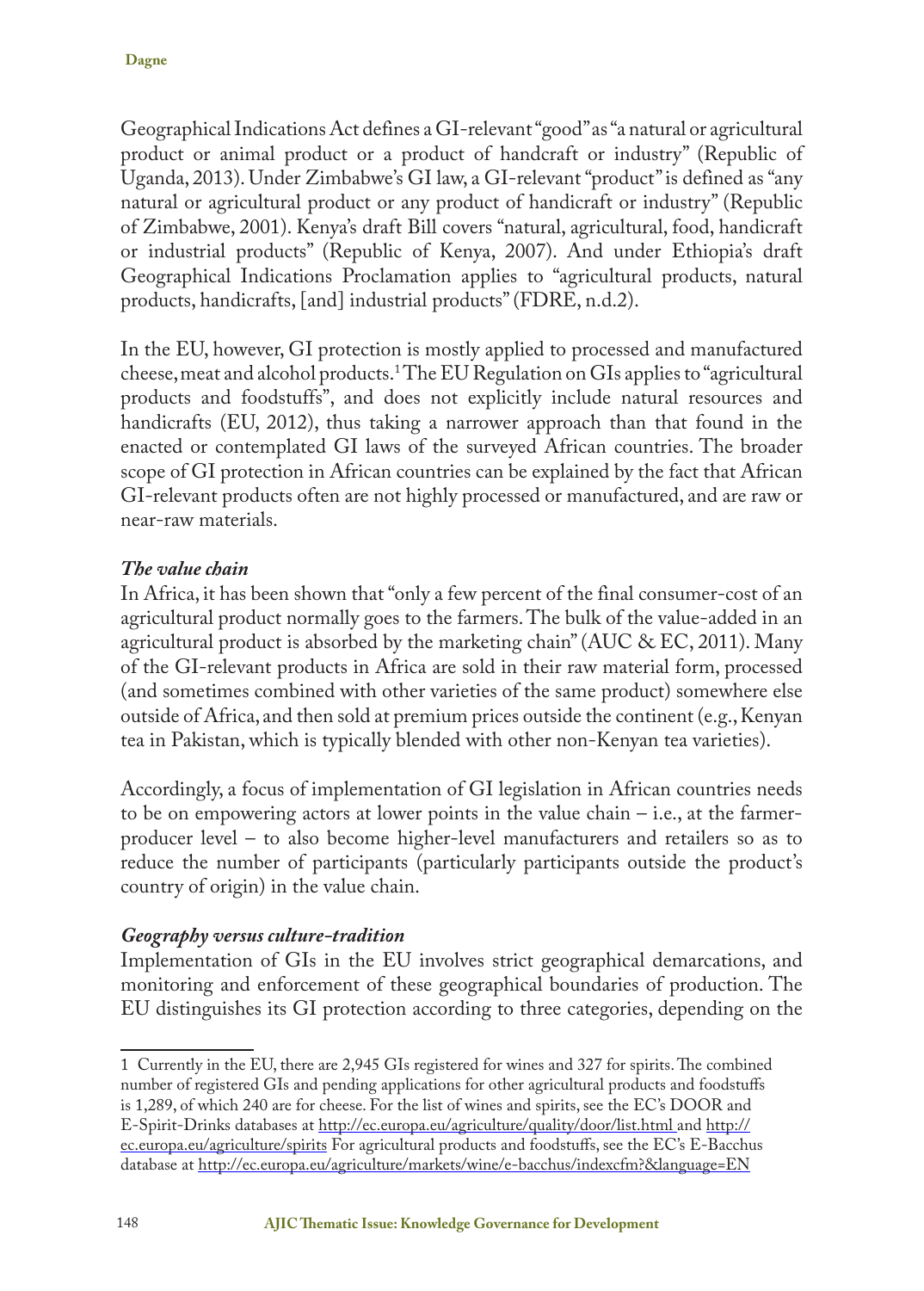degree of geographical connection of a product:

- protected designation of origin (if all stages of production of a product are restricted to a particular geographical area)
- • *protected geographical indication* (if at least one stage of the production and processing of the product has a geographical connection); and
- *traditional specialty guaranteed (TSG)* (where the product's quality arises from the culture and tradition of production in a region, and not necessarily from the geographical connection) (EU, 2012).

Given that defining, monitoring and enforcing a geographical production zone can be costly, it is my view that implementation of GIs in African countries should, in the short to medium term, focus primarily on identifying, and enforcing, characteristics of the type denoted by the third EU GI type outlined above: the TSG variety of *sui generis* GI. This variety would appear to be less costly to regulate, and would at the same time often be highly suitable to the TK-based attributes of African products (i.e., the TK-based customary, unique agricultural practices from which the raw materials and products emerge).

#### **References**

Abdala, A., & Murrure, T. (2016). *The new Industrial Property Code*. Newsletter: Mozambique: Global Vision, Local Experience. TTA & PLMJ International Legal Network. Retrieved www.plmj.com/xms/files/newsletters/2016/Marco/The\_new\_Industrial\_Property\_ Code.pdf

Africa-EU Partnership. (2013). *15th Africa EU Joint Task Force meeting 14-15 February 2013, Addis-Ababa report*. AU and EU. Retrieved from www.africa-eu-partnership.org/sites/ default/files/documents/15th\_africa-eu\_jtf\_final\_report\_en\_20-02-13.pdf

African Union Commission (AUC) & European Commission (EC). (2011). Joint declaration – the 5th college-to-college meeting of the European Commission and the African Union Commission. Press release. MEMO/11/371. Retrieved from http://europa.eu/rapid/pressrelease\_MEMO-11-371\_en.htm?locale=en

AUC & EC. (2011). *Report of the workshop on geographical indications: Creating value through geographical labeling and indications: The power of origin.* Kampala. Retrieved from http:// ec.europa.eu/agriculture/events/2011/gi-africa-2011/joint-report\_en.pdf Appiah, M. (2011). Geographical indications – the state of play in Africa. Presentation to AUC- EC Workshop: Creating Value through Geographical Indications: The Power of Origin, Kampala. Retrieved from http://ec.europa.eu/agriculture/events/2011/gi-africa-2011/appiah\_en.pdf

Bagal, M., Belletti, G., Marescotti, A., & Onori, G. (2013). *Study on the potential of marketing of Kenyan coffee as geographical indication*. European Commission (EC). Retrieved from http://ec.europa.eu/agriculture/external-studies/2013/gis-acp-countries/case-study-coffeekenya\_en.pdf

Chabrol, D., Mariani, M., & Sautier, D. (2015). Establishing geographical indications without state involvement? Learning from case studies in Central and West Africa. *World Development*.http://dx.doi.org/10.1016/j.worlddev.2015.11.023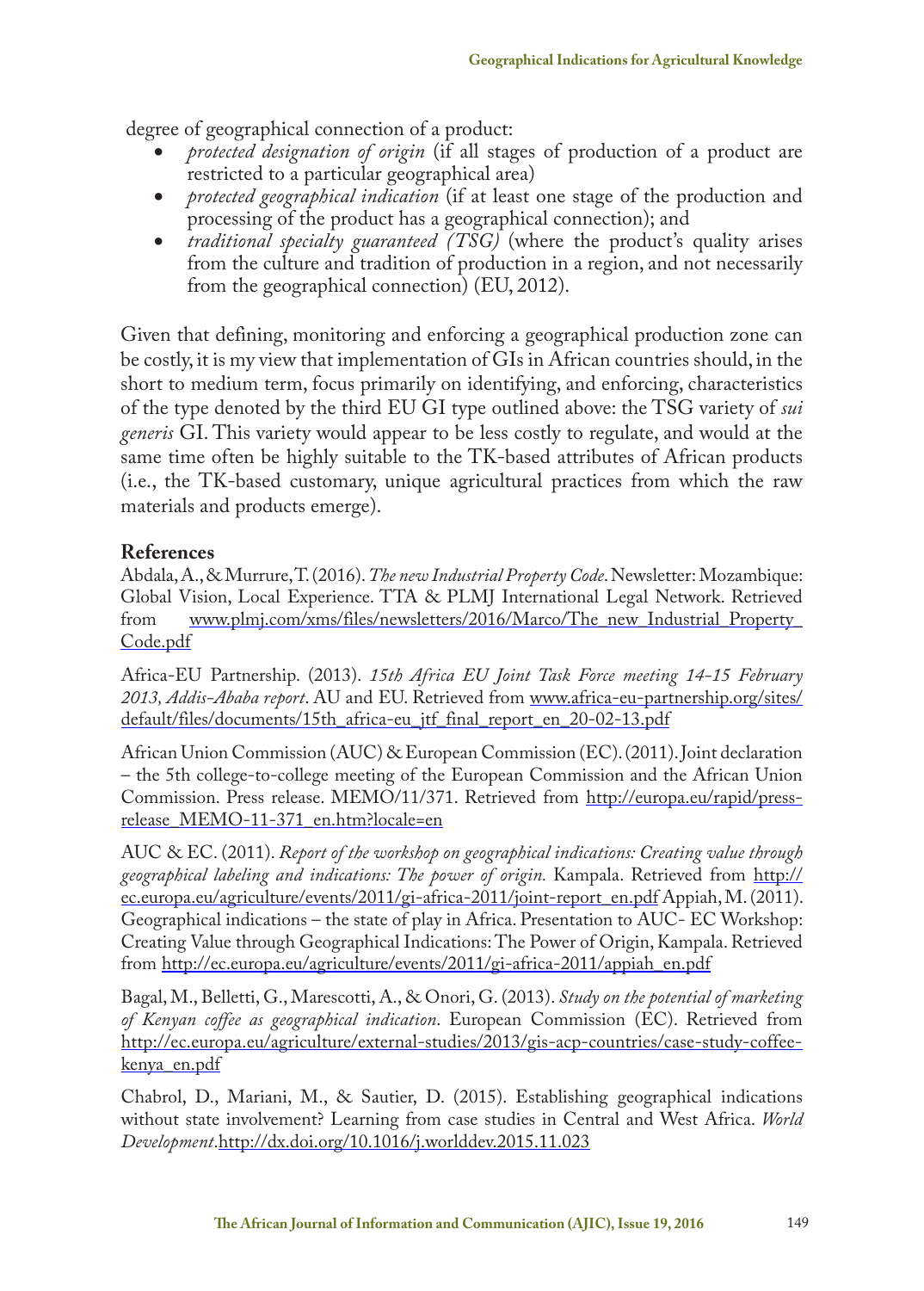Department of Rural Economy and Agriculture (DREA). (2012). *Annual report 2012*. African Union Commission (AUC), Addis Ababa. Retrieved from http://rea.au.int/en/sites/ default/files/AU-DREA\_AnnualReport\_WEB.pdf

DREA. (2014). *Strategic and operational plan, 2014-2017: Fostering the African agenda on agricultural growth and transformation and sound environmental management.* African Union Commission (AUC), Addis Ababa. Retrieved from www.au.int/en/sites/default/files/ documents/30267-doc-drea\_2014-2017\_strategic\_and\_operational\_plan\_0.pdf

Dos Santos, F. (2014). *The role of geographical indications in promoting nation branding: International perspective*. Presentation slides. Presentation to the Annual Exporters Conference 2014 of the African Regional Intellectual Property Organisation (ARIPO), Harare. Retrieved from http://slideplayer.com/slide/6374959

Egbe, N. (2013, 10 April). Africa: Geographic indications a potent panacea for Africa's agricultural sector. *allAfrica.com.* Retrieved from http://allafrica.com/stories/201304100612. html

European Commission (EC). (2008). *Agriculture and preferential trade relations with developing countries: The case of ACP countries*. Retrieved from http://ec.europa.eu/agriculture/ developing- countries/publi/overview/text\_en.pdf

EC. (n.d.1). DOOR database. Retrieved from http://ec.europa.eu/agriculture/quality/door/ list.html

EC. (n.d.2) E-Spirit-Drinks database. Retrieved from http://ec.europa.eu/agriculture/spirits

EC. (n.d.3). E-Bacchus database. Retrieved from http://ec.europa.eu/agriculture/markets/ wine/e-bacchus/index.cfm?&language=EN

European Union (EU). (2012). Regulation No. 1151/2012 of the European Parliament and of the Council of 21 November 2012 on Quality Schemes for Agricultural Products and Foodstuff [2012] O.J. L 343/1. Retrieved from http://eur-lex.europa.eu/eli/reg/2012/1151/oj

Federal Democratic Republic Ethiopia (FDRE). (n.d.1). [Draft] Proclamation for the Registration and Protection of Designation of Origin.

Federal Democratic Republic Ethiopia (FDRE). (n.d.2). [Draft] Geographical Indications Proclamation.

Global Agriculture Information Network (GAIN). (2009) *Morocco food and agricultural import regulations and standards.* Narrative FAIRS Country Report. GAIN Report Number MO9012. US Department of Agriculture.

Jocitala, E. (2014). *Geographic indication for the white prawns of Mozambique: Institutions, process, challenges and the way forward*. UN Conference on Trade and Development (UNCTAD). Retrieved from http://unctad.org/meetings/en/Presentation/aldc2014-12-16 White%20 Prawns.pdf

Katebalirwe, S. (2011). Application of geographical indications in Uganda: The case for bark cloth products. Presentation to AU-EU Workshop: Creating value through Labeling and Indications: The Power of Origin, Kampala. Retrieved from http://ec.europa.eu/agriculture/ events/2011/gi-africa-2011/katebalirwe\_en.pdf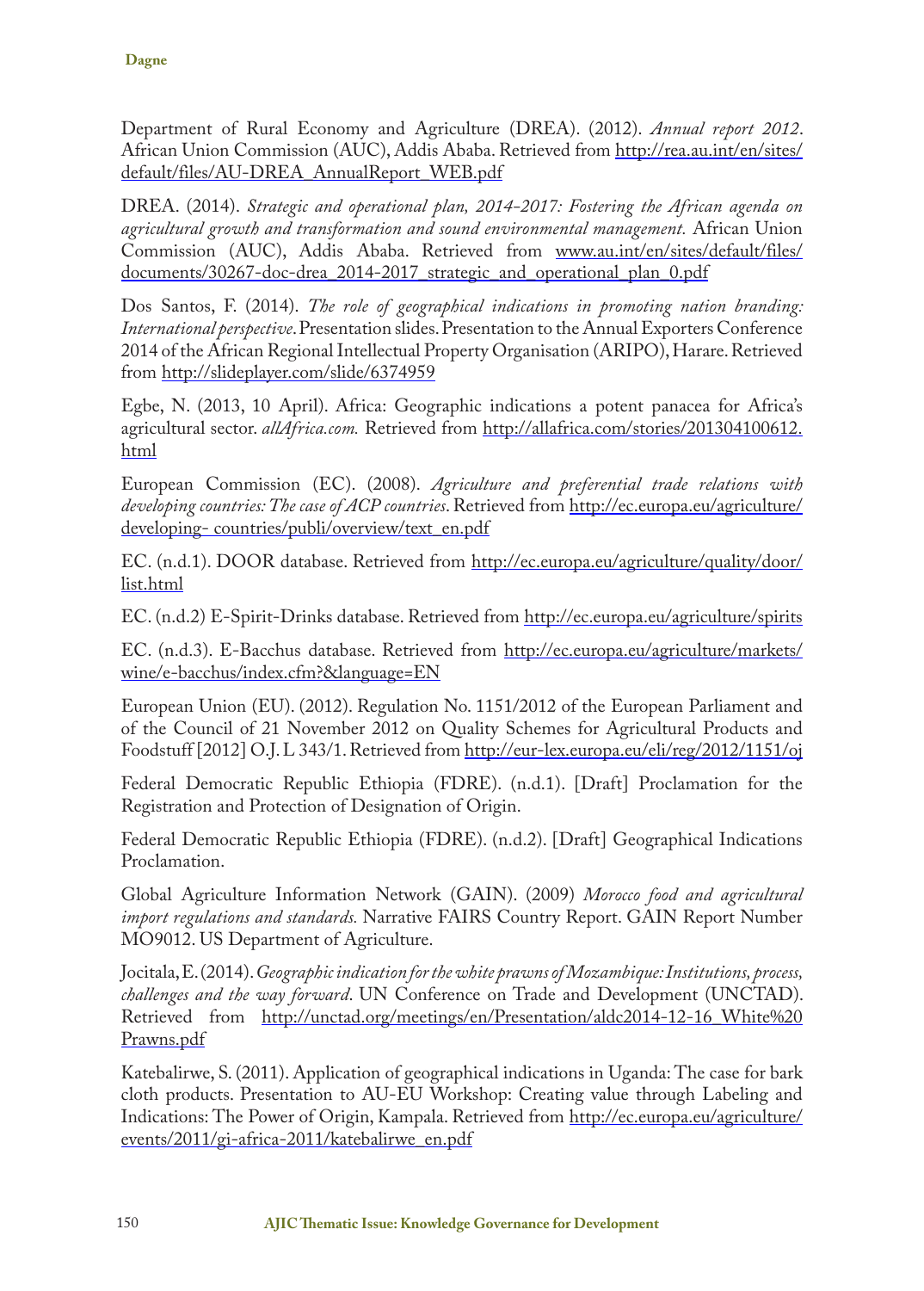Kingdom of Morocco. (2008). Law Concerning Distinctive Signs of Origin and Quality of Food Products and Agricultural and Fishery Products, No. 25-06 of May 2008.

Mpeirwe, A. (2013). Geographical indications and origin marketing: National perspectives with emphasis on case study of vanilla. Presentation to GI Workshops, 10-11 October, Kampala. Retrieved from http://ec.europa.eu/agriculture/events/2013/gi-workshops/ uganda/session-1-mpeirwe\_en.pdf

Njuguna, E. (2013). Drafting instructions for GI Bill – highlights. Presentation to Workshop on Protection and Registration of Geographical Indications (GIs): Development and Use of Specific Instruments to Market Origin-Based Agricultural Products, Making Particular Use of GIs in African ACP Countries, 7-8 October, Nairobi. Retrieved from http://ec.europa. eu/agriculture/events/2013/gi-workshops/kenya/session4-eunicen-njuguna-draftinginstructions-for-a-gi-bill\_en.pdf

Nyakotyo, S. (2013). The protection of geographical indications in Zimbabwe: An overview of the relevant legislation, institutional framework and mechanisms. *The Journal of World Intellectual Property, 16*(3-4), 189-196. doi: 10.1111/j.1747-1796.2013.12002.x

Oguamanam, C., & Dagne, T. (2014). Geographical indication (GI) options for Ethiopian coffee and Ghanaian cocoa. In J. De Beer, C. Armstrong, C. Oguamanam, & T. Schonwetter (Eds.), *Innovation and intellectual property: Collaborative dynamics in Africa* (pp. 77-108). Cape Town: UCT Press. Retrieved from www.openair.org.za/publications/innovation-intellectualproperty-collaborative-dynamics-in-africa

Pasipanodya, R. (2012, 14 December). Special protection for geographical signals. *Zimbabwe Independent*. Retrieved from www.theindependent.co.zw/2012/12/14/special-protection-forgeographical-signals

Ramba, G. M. (2013). Protection of geographical indications in Kenya. Presentation to Workshop on Protection and Registration of Geographical Indications (GIs): Development and Use of Specific Instruments to Market Origin-Based Agricultural Products, Making Particular Use of GIs in African ACP Countries, 7-8 October, Nairobi. Retrieved from http://ec.europa.eu/agriculture/events/2013/gi-workshops/kenya/session1-geoffrez-rambaprotection-of-geographical-indications-in-kenya\_en.pdf

Raustiala, K., & Munzer, S. R. (2007). The global struggle over geographic indications. *The European Journal of International Law, 18*(2), 337-365. doi: 10.1093/ejil/chm016. Retrieved from http://ejil.org/pdfs/18/2/227.pdf

Republic of Kenya (2007). Draft Geographical Indications Bill 2007. Retrieved from www. origin-gi.com/images/stories/PDFs/English/Your\_GI\_KIt/bill\_geo\_indications2007.pdf

Republic of Mozambique. (2006). Industrial Property Code, approved by Decree No. 04/2006 of 12 April 2006. Retrieved from www.wipo.int/wipolex/en/text.jsp?file\_id=128888

Republic of Mozambique. (2009). Regulations on Appellations of Origin and on Geographical Indications, approved by Decree No. 21/2009 of 3 June 2009. Retrieved from www.wipo.int/ wipolex/en/details.jsp?id=11818

Republic of Mozambique. (2015). Industrial Property Code of 2015, approved by Decree No. 47/2015 of 31 December 2015.